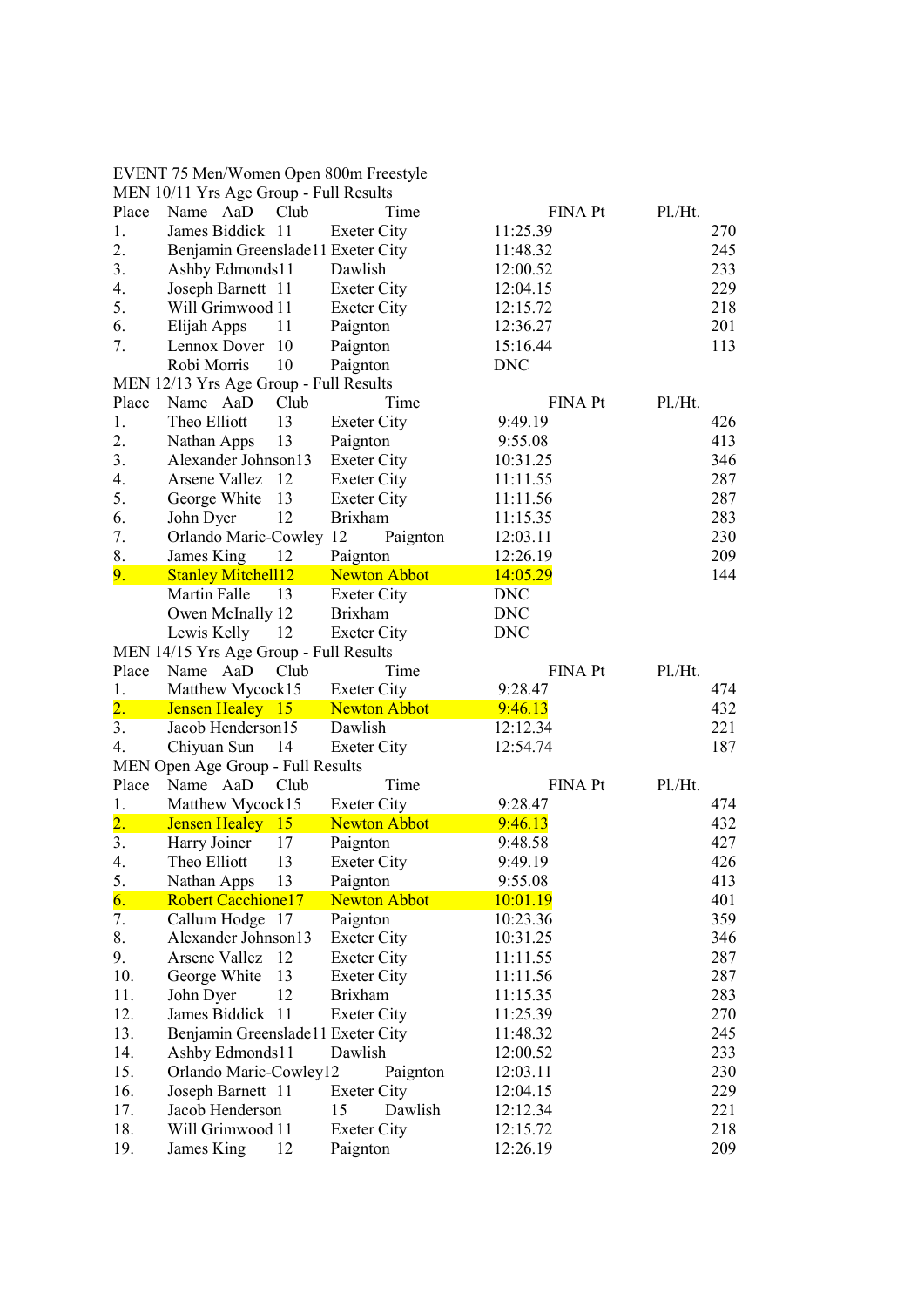| 20.   | Elijah Apps                              | 11   | Paignton            | 12:36.27                  | 201 |
|-------|------------------------------------------|------|---------------------|---------------------------|-----|
| 21.   | Chiyuan Sun                              | 14   | <b>Exeter City</b>  | 12:54.74                  | 187 |
| 22.   | <b>Stanley Mitchell12</b>                |      | <b>Newton Abbot</b> | 14:05.29                  | 144 |
| 23.   | Lennox Dover                             | 10   | Paignton            | 15:16.44                  | 113 |
|       | Robi Morris                              | 10   | Paignton            | <b>DNC</b>                |     |
|       | Martin Falle                             | 13   | <b>Exeter City</b>  | <b>DNC</b>                |     |
|       | Owen McInally 12                         |      | <b>Brixham</b>      | <b>DNC</b>                |     |
|       | Lewis Kelly                              | 12   | <b>Exeter City</b>  | <b>DNC</b>                |     |
|       | WOMEN 08/09 Yrs Age Group - Full Results |      |                     |                           |     |
| Place | Name AaD                                 | Club | Time                | Pl./Ht.<br><b>FINA Pt</b> |     |
| 1.    | Phillipa King                            | 9    | Paignton            | 15:32.51                  | 135 |
| 2.    | Darcy Henderson9                         |      | Paignton            | 16:09.81                  | 120 |
|       | Grace Byng                               | 9    | Paignton            | <b>DNF</b>                |     |
|       | WOMEN 10/11 Yrs Age Group - Full Results |      |                     |                           |     |
| Place | Name AaD                                 | Club | Time                | <b>FINA Pt</b><br>Pl.Ht.  |     |
| 1.    | Jessica Hill                             | 11   | <b>Exeter City</b>  | 11:55.39                  | 300 |
| 2.    | Willow Davies 11                         |      | <b>Exeter City</b>  | 11:58.36                  | 297 |
| 3.    | Esmae Matthews11                         |      | <b>Exeter City</b>  | 12:17.55                  | 274 |
| 4.    | <b>Evie Evans</b>                        | 11   | <b>Newton Abbot</b> | 12:38.56                  | 252 |
| 5.    | Emily Clark                              | 11   | <b>Exeter City</b>  | 12:46.19                  | 244 |
| 6.    | Emilia Vain                              | 11   | Exeter City         | 13:29.48                  | 207 |
| 7.    | India Dover                              | 10   | Paignton            | 15:09.24                  | 146 |
| 8.    | Evelyn Wood                              | 11   | <b>Exeter City</b>  | 15:18.24                  | 142 |
|       | Indie-Rose Jones11                       |      | Paignton            | <b>DNC</b>                |     |
|       | WOMEN 12/13 Yrs Age Group - Full Results |      |                     |                           |     |
| Place | Name AaD                                 | Club | Time                | FINA Pt<br>Pl.Ht.         |     |
| 1.    | Abigail Needs 13                         |      | <b>Exeter City</b>  | 10:00.31                  | 509 |
| 2.    | Mia Lawes-Turley13                       |      | <b>Exeter City</b>  | 10:33.76                  | 432 |
| 3.    | Evie Barnett                             | 13   | <b>Exeter City</b>  | 10:43.96                  | 412 |
| 4.    | Nina Page                                | 13   | Exeter City         | 11:08.46                  | 368 |
| 5.    | Millie Page                              | 13   | Exeter City         | 11:15.86                  | 356 |
| 6.    | Aela Farquharson12                       |      | <b>Brixham</b>      | 11:21.48                  | 347 |
| 7.    | Amy Higgs                                | 12   | Paignton            | 12:01.74                  | 292 |
| 8.    | Holly Middleton12                        |      | <b>Exeter City</b>  | 12:08.14                  | 285 |
| 9.    | <b>Gracie Stovin</b>                     | 12   | <b>Newton Abbot</b> | 12:11.01                  | 281 |
| 10.   | Freya Walker                             | 13   | <b>Brixham</b>      | 12:22.93                  | 268 |
| 11.   | <b>Esther Cope</b>                       | 13   | <b>Newton Abbot</b> | 12:25.30                  | 266 |
| 12.   | Molly Wayland 13                         |      | Exeter City         | 12:30.33                  | 260 |
| 13.   | K Dearden-Watts12                        |      | <b>Exeter City</b>  | 12:32.86                  | 258 |
| 14.   | Lara Todor                               | 12   | <b>Brixham</b>      | 13:43.80                  | 196 |
| 15.   | Annie Glassco                            | 12   | <b>Exeter City</b>  | 13:43.96                  | 196 |
|       | Lexi Reynolds                            | 13   | <b>Exeter City</b>  | <b>DNC</b>                |     |
|       | Neve Lithgow                             | 12   | <b>Newton Abbot</b> | <b>DNC</b>                |     |
|       | Olive Astridge                           | 13   | <b>Exeter City</b>  | <b>DNC</b>                |     |
|       | <b>Emily Bishop</b>                      | 13   | Paignton            | <b>DNC</b>                |     |
|       | WOMEN 14/15 Yrs Age Group - Full Results |      |                     |                           |     |
| Place | Name AaD                                 | Club | Time                | Pl./Ht.<br><b>FINA Pt</b> |     |
| 1.    | F Lamont-Tuckett15                       |      | <b>Exeter City</b>  | 10:00.29                  | 509 |
| 2.    | Isobel Brown                             | 15   | Paignton            | 10:09.34                  | 486 |
| 3.    | Sara Sari                                | 14   | <b>Exeter City</b>  | 10:12.10                  | 480 |
| 4.    | Maisy Henderson14                        |      | Dawlish             | 11:01.92                  | 379 |
| 5.    | Scarlett Walker 15                       |      | <b>Brixham</b>      | 11:07.89                  | 369 |